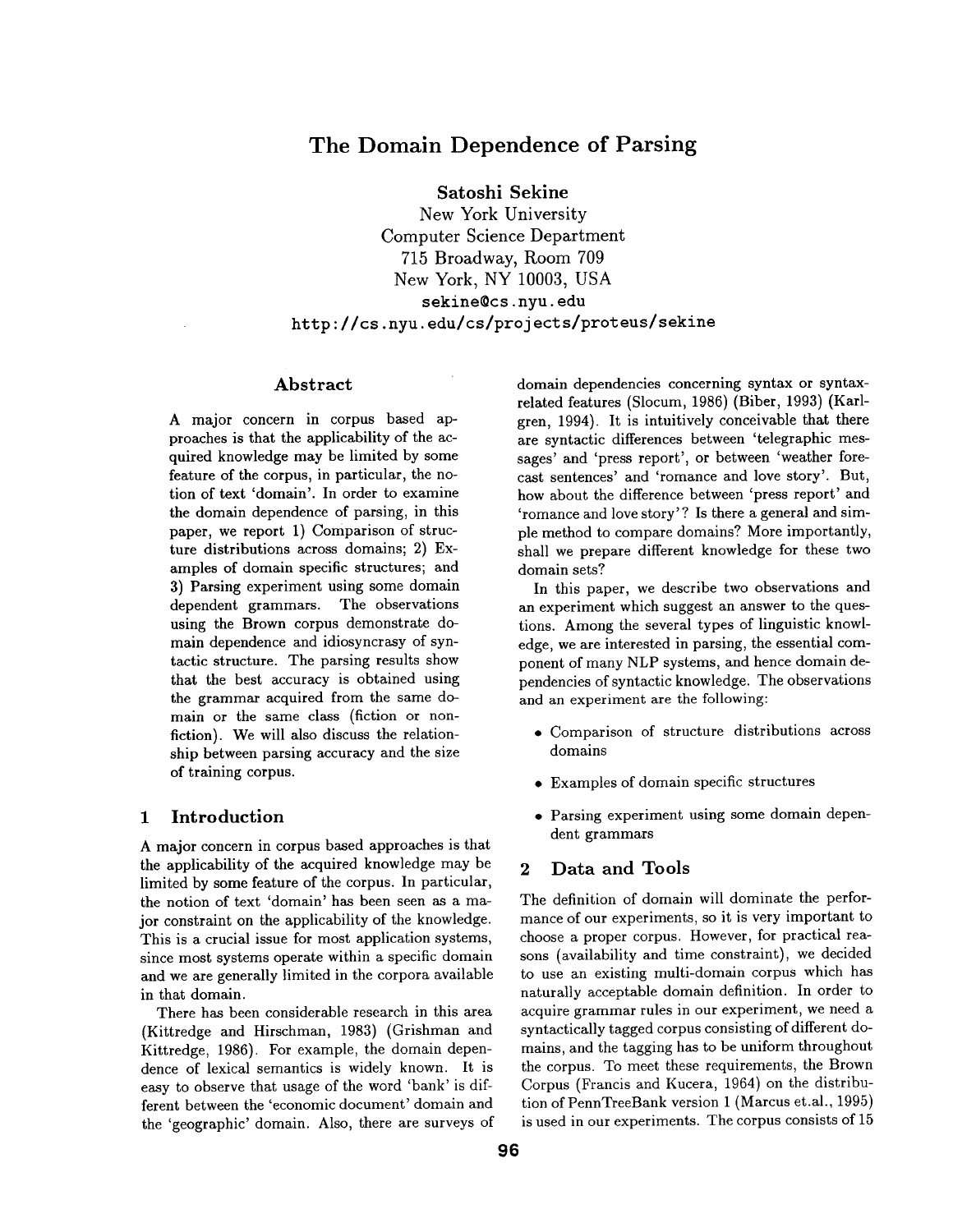domains as shown in Appendix A; in the rest of the paper, we use the letters from the list to represent the domains. Each sample consists of about the same size of text in terms of the number of words (2000 words), although a part of the data is discarded because of erroneous data format.

For the parsing experiment, we use 'Apple Pie Parser' (Sekine, 1995) (Sekine, 1996). It is a probabilistic, bottom-up, best-first search, chart parser and its grammar can be obtained from a syntactically-tagged corpus. We acquire two-nonterminal grammars from corpus. Here, 'two-nonterminal grammar' means a grammar which uses only 'S' (sentence) and 'NP' (noun phrase) as actual non-terminals in the grammar and other grammatical nodes, like 'VP' or 'PP', are embedded into a rule. In other words, all rules can only have either 'S' or 'NP' as their left hand-side symbol. This strategy is useful to produce better accuracy compared to all non-terminal grammar. See (Sekine, 1995) for details.

In this experiment, grammars are acquired from the corpus of a single domain, or from some combination of domains. In order to avoid the unknown word problem, we used a general dictionary to supplement the dictionary acquired from corpus. Then, we apply each of the grammars to some texts of different domains. We use only 8 domains (A,B,E,J,K,L,N and P) for this experiment, because we want to fix the corpus size for each domain, and we want to have the same number of domains for the non-fiction and the fiction domains. The main objective is to observe the parsing performance based on the grammar acquired from the same domain compared with the performance based on grammars of different domains, or combined domains. Also, the issue of the size of training corpus will be discussed.

### 3 Domain Dependence of Structures

First, we investigate the syntactic structure of each domain of the Brown corpus and compare these for different domains. In order to represent the syntactic structure of each domain, the distribution of partial trees of syntactic structure is used. A partial tree is a part of syntactic tree with depth of one, and it corresponds to a production rule. Note that this partial tree definition is not the same as the structure definition used in the parsing experiments described later. We accumulate these partial trees for each domain and compute the distribution of partial trees based on their frequency divided by the total number of partial trees in the domain. For example, Figure 1 shows the five most frequent partial trees (in the format of production rule) in domain A (Press: Re-

| domain A                      |       | domain P                       |       |  |  |
|-------------------------------|-------|--------------------------------|-------|--|--|
| $PP \rightarrow IN NP 8.40$ % |       | $NP \rightarrow PRP$           | 9.52% |  |  |
| $NP \rightarrow NNPX$         | 5.42% | $PP \rightarrow IN NP$         | 5.79% |  |  |
| $S \rightarrow S$             |       | $5.06\%$ S $\rightarrow$ NP VP | 5.77% |  |  |
| $S \rightarrow NP VP$         | 4.28% | $S \rightarrow S$              | 5.37% |  |  |
| $NP \rightarrow DT NNX 3.81%$ |       | NP -> DT NNX 3.90%             |       |  |  |

#### Figure 1: Partial Trees

|  | T\MABEJKLNP                               |  |  |  |
|--|-------------------------------------------|--|--|--|
|  | A 5.13 5.35 5.41 5.45 5.51 5.52 5.53 5.55 |  |  |  |
|  | B 5.47 5.19 5.50 5.51 5.55 5.58 5.60 5.60 |  |  |  |
|  | E 5.50 5.48 5.20 5.48 5.58 5.59 5.58 5.61 |  |  |  |
|  | J 5.39 5.37 5.35 5.15 5.52 5.57 5.58 5.59 |  |  |  |
|  | K 5.32 5.25 5.31 5.41 4.95 5.14 5.15 5.17 |  |  |  |
|  | L 5.32 5.26 5.32 5.45 5.12 4.91 5.09 5.13 |  |  |  |
|  | N 5.29 5.25 5.28 5.43 5.10 5.06 4.89 5.12 |  |  |  |
|  | P 5.43 5.36 5.40 5.55 5.23 5.21 5.21 5.00 |  |  |  |
|  |                                           |  |  |  |

#### Figure 2: Cross Entropy of grammar across domains

portage) and domain P (Romance and love story).

For each domain, we compute the probabilities of partial trees like this. Then, for each pair of domains, cross entropy is computed using the probability data. Figure 2 shows a part of the cross entropy data. For example, 5.41 in column A, row E shows the cross entropy of modeling by domain E and testing on domain A. From the matrix, we can tell that some pairs of domains have lower cross entropy than others. It means that there are difference in similarity among domains. In particular, the differences among fiction domains are relatively small.

In order to make the observation easier, we clustered the domains based on the cross entropy data. The distance between two domains is calculated as the average of the two cross-entropies in both directions. We use non-overlapping and average-distance clustering. Figure 3 shows the clustering result based on grammar cross entropy data. From the results, we can clearly see that fiction domains, in particular domains K, L, and N are close which is intuitively understandable.

### **4 Domain Specific Structures**

Secondly, in contrast to the global analysis reported in the previous section, we investigate the structural idiosyncrasies of each domain in the Brown corpus. For each domain, the list of partial trees which are relatively frequent in that domain is created. We select the partial trees which satisfy the following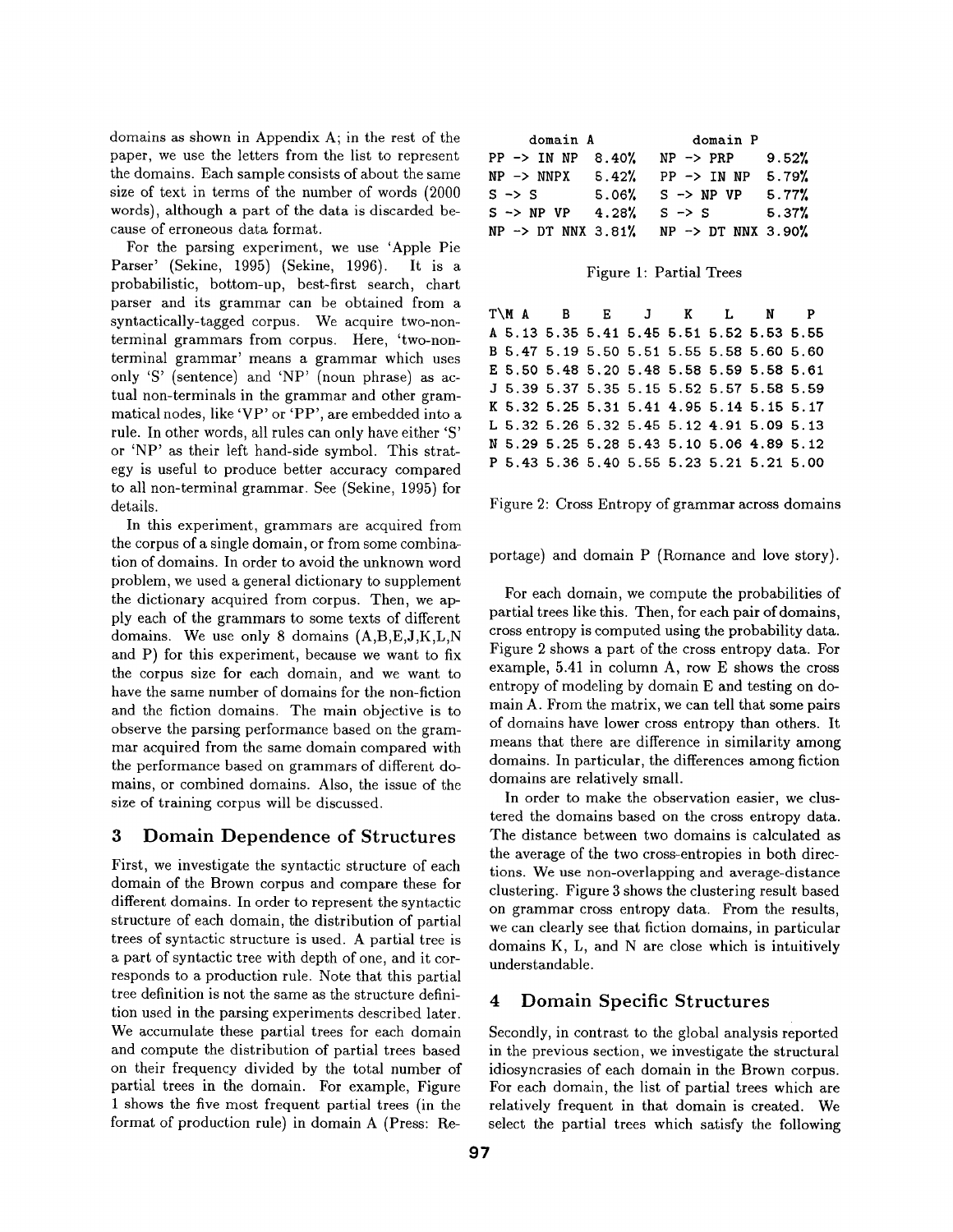|      | A    | D | $\mathbf{F}$           |     |   | G K L N P        |                          |        | R M J | EВ | сн |  |
|------|------|---|------------------------|-----|---|------------------|--------------------------|--------|-------|----|----|--|
|      |      |   |                        |     | ı |                  | ł                        | ł      |       |    |    |  |
| 5.08 |      |   |                        |     | I |                  | $\overline{\phantom{a}}$ | ŧ      |       |    |    |  |
| 5.13 |      |   |                        |     |   |                  |                          |        |       |    |    |  |
| 5.17 |      |   |                        |     |   |                  |                          |        |       |    |    |  |
| 5.26 |      |   |                        |     |   |                  |                          |        |       |    |    |  |
| 5.27 |      |   |                        |     |   |                  |                          | ------ |       |    |    |  |
| 5.30 | I    |   |                        | 1-- |   |                  |                          |        |       |    |    |  |
| 5.30 |      |   |                        |     |   |                  |                          |        |       |    |    |  |
| 5.33 | I    |   |                        |     |   |                  |                          |        |       |    |    |  |
| 5.33 | ł    |   | $\qquad \qquad \cdots$ |     |   |                  |                          |        |       |    |    |  |
| 5.34 | i –– |   |                        |     |   |                  |                          |        |       |    |    |  |
| 5.37 |      |   |                        |     |   | ---------------- |                          |        |       |    |    |  |
| 5.38 |      |   |                        |     |   |                  |                          |        |       |    |    |  |
| 5.42 |      |   |                        |     |   | __________       |                          |        |       |    |    |  |
| 5.50 |      |   |                        |     |   |                  |                          |        |       |    |    |  |
|      |      |   |                        |     |   |                  |                          |        |       |    |    |  |



two conditions:

- 1. Frequency of the partial tree in a domain should be 5 times greater than that in the entire corpus
- 2. It occurs more than 5 times in the domain

The second condition is used to delete noise, because low frequency partial trees which satisfy the first condition have very low frequency in the entire corpus.

The list is too large to show in this paper; a part of the list is shown in Appendix B. It obviously demonstrates that each domain has many idiosyncratic structures. Many of them are interesting to see and can be easily explained by our linguistic intuition. (Some examples are listed under the corresponding partial tree) This supports the idea of domain dependent grammar, because these idiosyncratic structures are useful only in that domain.

### **5 Parsing Results**

In this section, the parsing experiments are described. There are two subsections. The first is the individual experiment, where texts from 8 domains are parsed with 4 different types of grammars. These are grammars acquired from the same size corpus of the same domain, all domains, non-fiction domains and fiction domains.

The other parsing experiment is the intensive experiment, where we try to find the best suitable grammar for some particular domain of text and to see the relationship of the size of the training corpus. We use the domains of 'Press Reportage' and 'Romance and Love Story' in this intensive experiment.

| Text | Same domain | All         | non-fiction | fiction     |
|------|-------------|-------------|-------------|-------------|
| A    | 66.62/64.14 | 64.39/61.45 | 65.57/62.40 | 62.23/59.32 |
| в    | 67.65/62.55 | 64.67/61.78 | 65.73/62.69 | 63.03/60.36 |
| E    | 64.05/60.79 | 65.25/61.51 | 65.26/62.18 | 62.87/59.04 |
| J.   | 67.80/65.59 | 65.87/63.90 | 65.57/64.58 | 63.04/60.77 |
| K    | 70.99/68.54 | 71.00/68.04 | 70.04/66.64 | 71.79/68.95 |
| L    | 67.59/65.02 | 68.08/66.22 | 67.32/64.31 | 68.89/66.55 |
| N    | 73.09/71.38 | 72.97/70.27 | 70.51/67.90 | 74.29/72.28 |
| P    | 66.44/65.51 | 64.52/63.95 | 62.37/61.55 | 64.69/64.50 |

Figure 4: Parsing accuracy for individual section

In order to measure the accuracy of parsing, recall and precision measures are used (Black et.al., 1991).

#### 5.1 Individual Experiment

Figure 4 shows the parsing performance for domain A, B, E, J, K, L, N and P with four types of grammars. In the table, results are shown in the form of 'recall/precision'. Each grammar is acquired from roughly the same size (24 samples except L with 21 samples) of corpus. For example, the grammar of all domains is created using corpus of 3 samples each from the 8 domains. The grammar of non-fiction and fiction domains are created from corpus of 6 samples each from 4 domains. Then text of each domain is parsed by the four types of grammar. There is no overlap between training corpus and test corpus.

We can see that the result is always the best when the grammar acquired from either the same domain or the same class (fiction or non-fiction) is used. We will call the division into fiction and non-fiction as 'class'. It is interesting to see that the grammar acquired from all domains is not the best grammar in any tests. In other words, if the size of the training corpus is the same, using a training corpus drawn from a wide variety of domains does not help to achieve better parsing performance.

For non-fiction domain texts (A, B, E and J), the performance of the fiction grammar is notably worse than that of the same domain grammar or the same class grammar. In contrast, the performance on some fiction domain texts (K and L) with the non-fiction grammar is not so different from that of the same domain. Here, we can find a relationship between these results and the cross entropy observations. The cross entropies where any of the fiction domains are models and any of the non-fiction domains are test are the highest figures in the table. This means that the fiction domains are not suitable for modeling the syntactic structure of the non-fiction domains. On the other hand, the cross entropies where any of the non-fiction domains are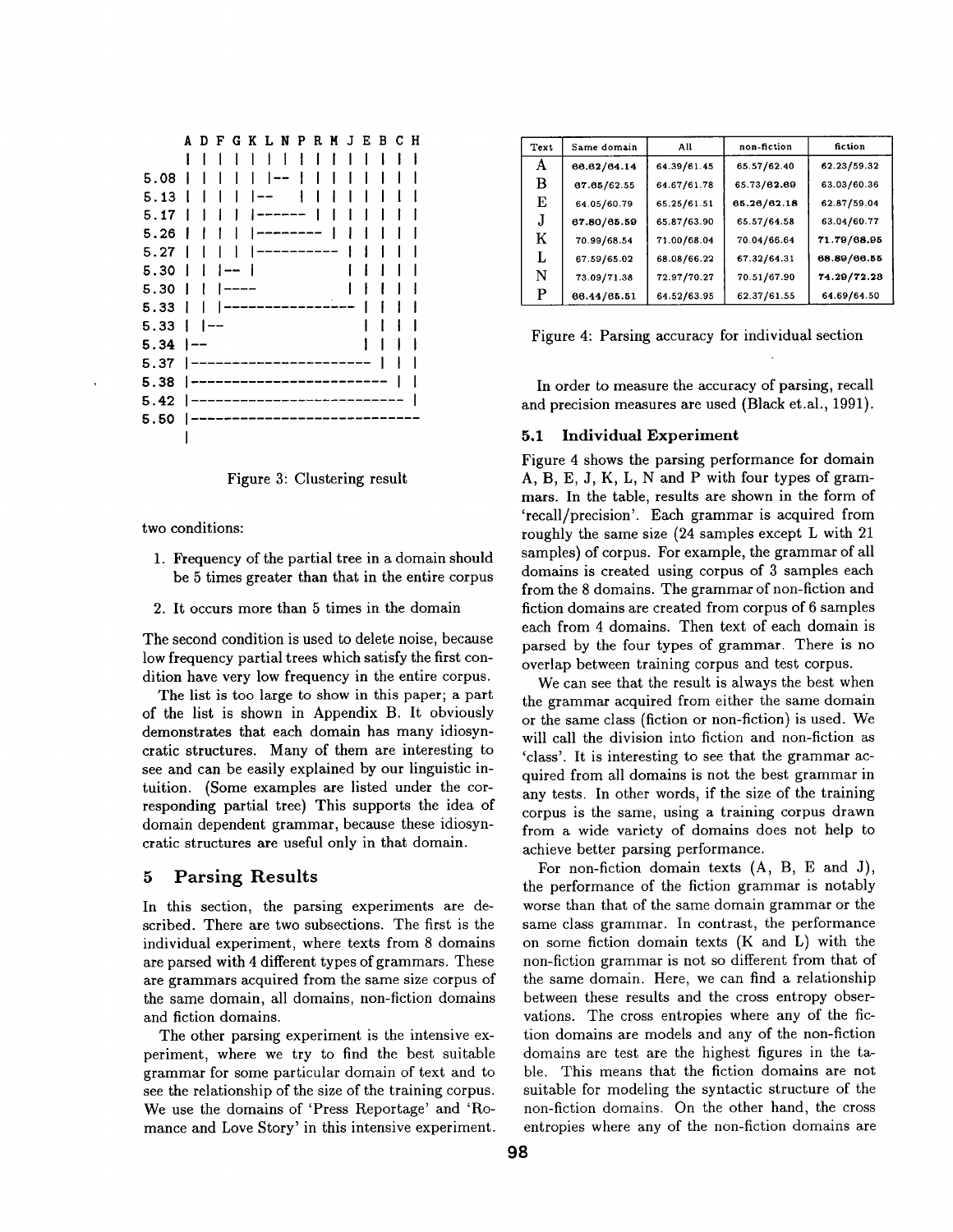models and any of the non-fiction domains (except P) are test have some lower figures. Except for the case of N with the non-fiction grammar, these observations explains the result of parsing very nicely. The higher the cross entropy, the worse the parsing performance.

It is not easy to argue why, for some domains, the result is better with the grammar of the same class rather than the same domain. One rationale we can think of is based on the comparison observation described in section 3. For example, in the cross comparison experiment, we have seen that domains K, L and N are very close. So it may be plausible to say that the grammar of the fiction domains is mainly representing K, L and N and, because it covers wide syntactic structure, it gives better performance for each of these domains. This could be the explanation that the grammar of fiction domains are superior to the own grammar for the three domains. In other words, it is a small sampling problem, which can be seen in the next experiment, too. Because only 24 samples are used, a single domain grammar tends to covers relatively small part of the language phenomena. On the other hands, a corpus of similar domains could provide wider coverage for the grammar. The assumption that the fiction domain grammar represents domains of K, L and M may explain that the parsing result of domain P strongly favors the grammar of the same domain compared to that of the fiction class domains.

#### **5.2 Intensive Experiments**

In this section, the parsing experiments on texts of two domains are reported. The texts of the two domains are parsed with several grammars, e.g. grammars acquired from different domains or classes, and different sizes of the training corpus. The size of the training corpus is an interesting and important issue. We can easily imagine that the smaller the training corpus, the poorer the parsing performance. However, we don't know which of the following two types of grammar produce better performance: a grammar trained on a smaller corpus of the same domain, or a grammar trained on a larger corpus including different domains.

Figure 5 and Figure 6 shows recall and precision of the parsing result for the Press Reportage text. The same text is parsed with 5 different types of grammars of several variations of training corpus size. Because of corpus availability, we can not make single domain grammars of large size training corpus, as you can find it in the figures.

Figure 7 and Figure 8 shows recall and precision of the parsing result for the Romance and Love Story



Figure 5: Size and Recall (Press Report)



Figure 6: Size and Precision (Press Report)



Figure 7: Size and Recall (Romance/Love)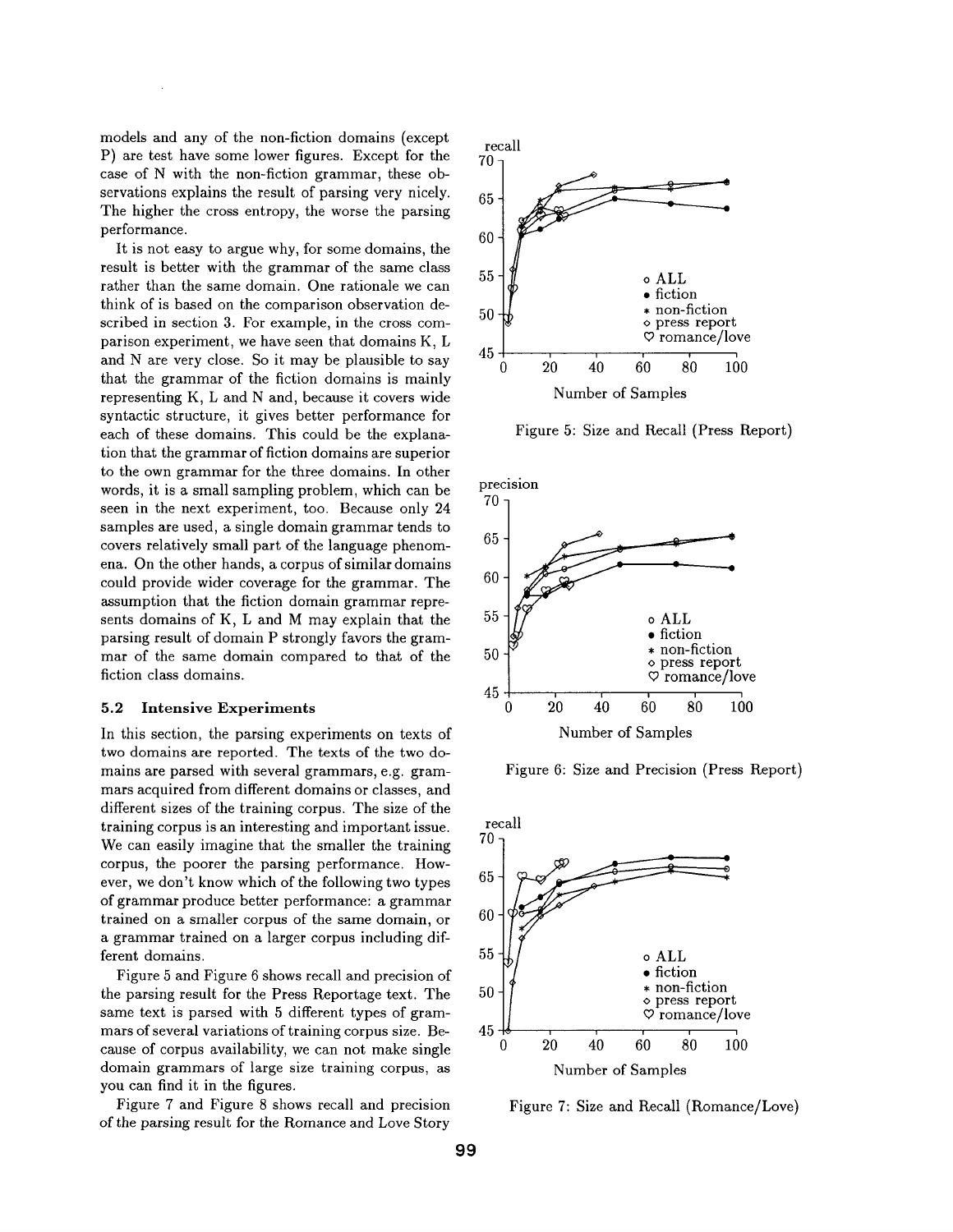

Figure 8: Size and Precision (Romance/Love)

text. This text is also parsed with 5 different types of grammars.

The graph between the size of training corpus and accuracy is generally an increasing curve with the slope gradually flattening as the size of the corpus increases. Note that the small declines of some graphs at large number of samples are mainly due to the memory limitation for parsing. Parsing is carried out with the same memory size, but when the training corpus grows and the grammar becomes large, some long sentences can't be parsed because of data area limitation. When the data area is exhausted during the parsing, a fitted parsing technique is used to build the most plausible parse tree from the partially parsed trees. These are generally worse than the trees completely parsed.

It is very interesting to see that the saturation point of any graph is about 10 to 30 samples. That is about 20,000 to 60,000 words, or about 1,000 to 3,000 sentences. In the romance and love story domain, the precision of the grammar acquired from 8 samples of the same domain is only about 2% lower than the precision of the grammar trained on 26 samples of the same domain. We believe that the reason why the performance in this domain saturates with such a small corpus is that there is relatively little variety in the syntactical structure of this domain.

The order of the performance is generally the following: the same domain (best), the same class, all domains, the other class and the other domain (worst). The performance of the last two grammars are very close in many cases. In the romance and love story domain, the grammar acquired from the same domain made the solo best performance. The difference of the accuracy of the grammars of the same domain and the other domain is quite large.

The results for the press reportage is not so obvious, but the same tendencies can be observed.

In terms of the relationship between the size of training corpus and domain dependency, we will compare the performance of the grammar acquired from 24 samples of the same domain (we will call it 'baseline grammar'), and that of the other grammars. In the press reportage domain, one needs a three to four times bigger corpus of all domains or non-fiction domains to catch up to the performance of the baseline grammar. It should be noticed that a quarter of the non-fiction domain corpus and one eighth of the all domain corpus consists of the press report domain corpus. In other words, the fact that the performance of the baseline grammar is about the same as that of 92 samples of the non-fiction domains means that in the latter grammar, the rest of the corpus does not improve or is not harmful for the parsing performance. In the romance and love story domain, the wide variety grammar, in particular the fiction domain grammar quickly catch up to the performance of the baseline grammar. It needs only less than twice size of fiction domain corpus to achieve the performance of the baseline grammar.

These two results and the evidence that fiction domains are close in terms of structure indicate that if you have a corpus consisting of similar domains, it is worthwhile to include the corpus in grammar acquisition, otherwise not so useful. We need to further quantify these trade-offs in terms of the syntactic diversity of individual domains and the difference between domains.

We also find the small sampling problem in this experiment. In the press reportage experiment, the grammar acquired from the same domain does not make the best performance when the size of the training corpus is small. We observed the same phenomena in the previous experiment.

#### **6** Discussion

One of our basic claims is the following. When we try to parse a text in a particular domain, we should prepare a grammar which suits that domain. This idea naturally contrasts to the idea of robust broad-coverage parsing (Carroll and Briscoe, 1996), in which a single grammar should be prepared for parsing of any kind of text. Obviously, the latter idea has a great advantage that you do not have to create a number of grammars for different domains and also do not need to consider which grammar should be used for a given text. On the other hand, it is plausible that a domain specific grammar can produce better results than a domain independent grammar. Practically, the increasing availability of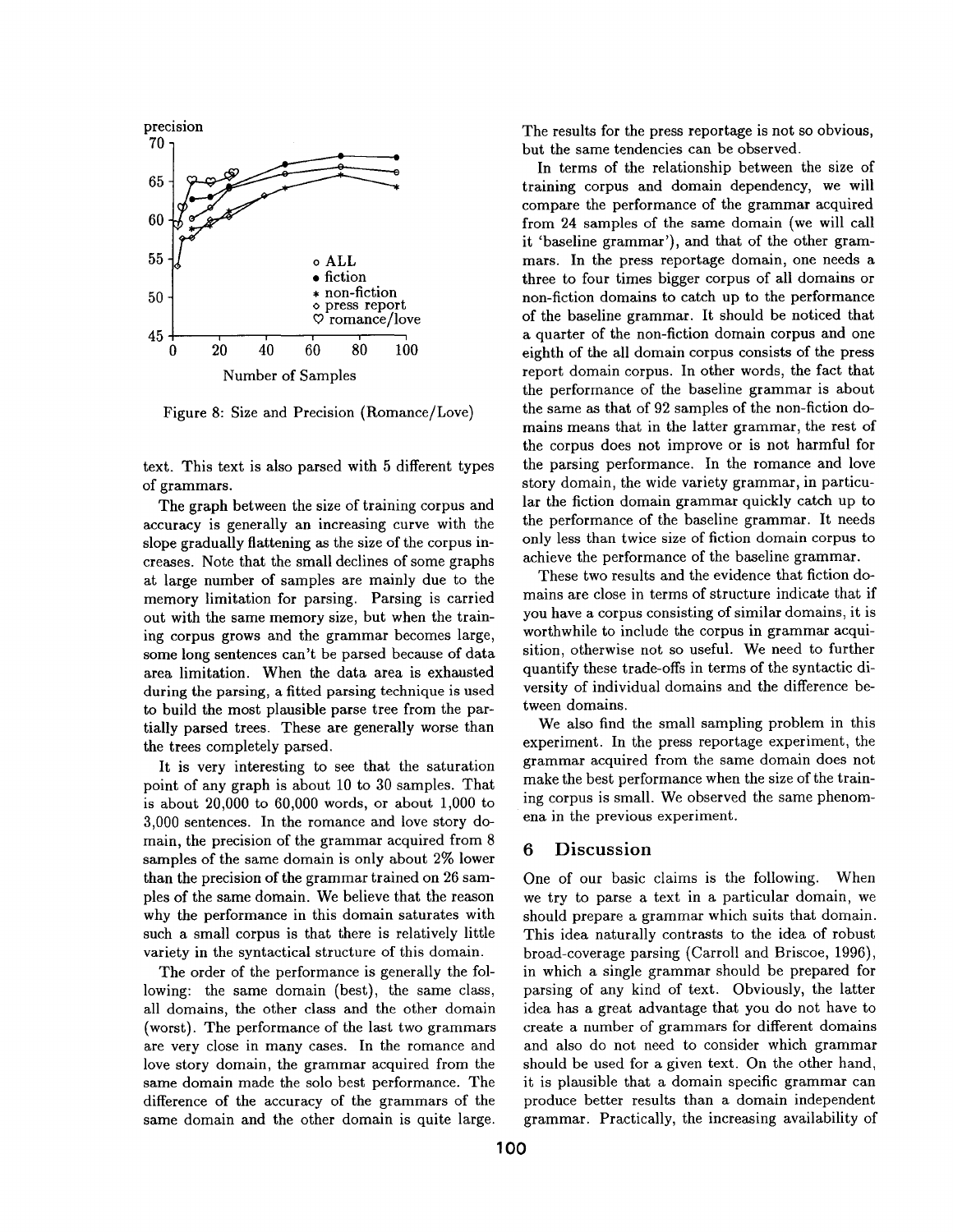corpora provides the possibilities of creating domain dependent grammars. Also, it should be noted that we don't need a very large corpus to achieve a relatively good quality of parsing.

To summarize our observations and experiments:

- There are domain dependencies on syntactic structure distribution.
- Fiction domains in the Brown corpus are very similar in terms of syntactic structure.
- We found many idiosyncratic structures from each domain by a simple method.
- For 8 different domains, domain dependent grammar or the grammar of the same class provide the best performance, if the size of the training corpus is the same.
- The parsing performance is saturated at very small size of training corpus. This is the case, in particular, for the romance and love story domain.
- The order of the parsing performance is generally the following; the same domain (best), the same class, all domain, the other class and the other domain (worst).
- Sometime, training corpus in similar domains is useful for grammar acquisition.
- It may not be so useful to use different domain corpus even if the size of the corpus is relatively large.

Undoubtedly these conclusions depend on the parser, the corpus and the evaluation methods. Also our experiments don't cover all domains and possible combinations. However, the observations and the experiment suggest the significance of the notion of domain in parsing. The results would be useful for deciding what strategy should be taken in developing a grammar on a 'domain dependent' NLP application systems.

### **<sup>7</sup>**Acknowledgments

The work reported here was supported under contract 95-F145800-000 from the Office of Research and Development. We would like to thank our colleagues, in particular Prof.Ralph Grishman and Ms.Sarah Taylor for valuable discussions and suggestions.

### **References**

- Douglas Biber: 1993. Using Register-Diversified Corpora for General Language Studies. *Journal of Computer Linguistics Vol.19, Num 2,* pp219- 241.
- Ezra Black, et.al: 1991. A procedure for Quantitatively Comparing the Syntactic Coverage of English Grammars. *Proc. of Fourth DARPA Speech and Natural Language Workshop*
- John Carroll and Ted Briscoe: 1996. Apportioning development effort in a probabilistic LR parsing system through evaluation. *Proceedings of Conference on Empirical Methods in Natural Language Processing.*
- W. Nelson Francis and Henry Kucera: 1964/1979. Manual of information to accompany A Standard Corpus of Present-Day Edited American English. *Brown University, Department of Linguistics*
- Ralph Grishman and Richard Kittredge: 1986. Analyzing Language in Restricted Domains: Sublanguage Description and Processing. *Lawrence Erlbaum Associates, Publishers*
- Jussi Karlgren and Douglass Cutting: 1994. Recognizing Text Genres with Simple Metrics Using Discriminant Analysis. The 15th Internaing Discriminant Analysis. *tional Conference on Computational Linguistics,*  pp1071-1075.
- Richard Kittredge, Lynette Hirschman: 1983. Sublanguage: Studies of Language in Restricted Semantic domains. *Series of Foundations of Communications, Walter de Gruyter, Berlin*
- Mitchell P. Marcus, Beatrice Santorini and Mary A Marcinkiewicz: 1993. Building a Large Annotated Corpus of English: The Penn TreeBank. *Computational Linguistics,* 19.1, pp313-330.
- Satoshi Sekine: 1996. Apple Pie Parser homepage. *http://cs, nyu. edu/cs/projects/proteus/app*
- Satoshi Sekine and Ralph Grishman: 1995. A Corpus-based Probabilistic Grammar with Only Two Non-terminals. *International Workshop on Parsing Technologies,* pp216-223.
- Johathan Slocum: 1986. How One Might Automatically Identify and Adapt to a Sublanguage: An Initial Exploration. *Analyzing Language in Restricted Domains,* pp195-210.